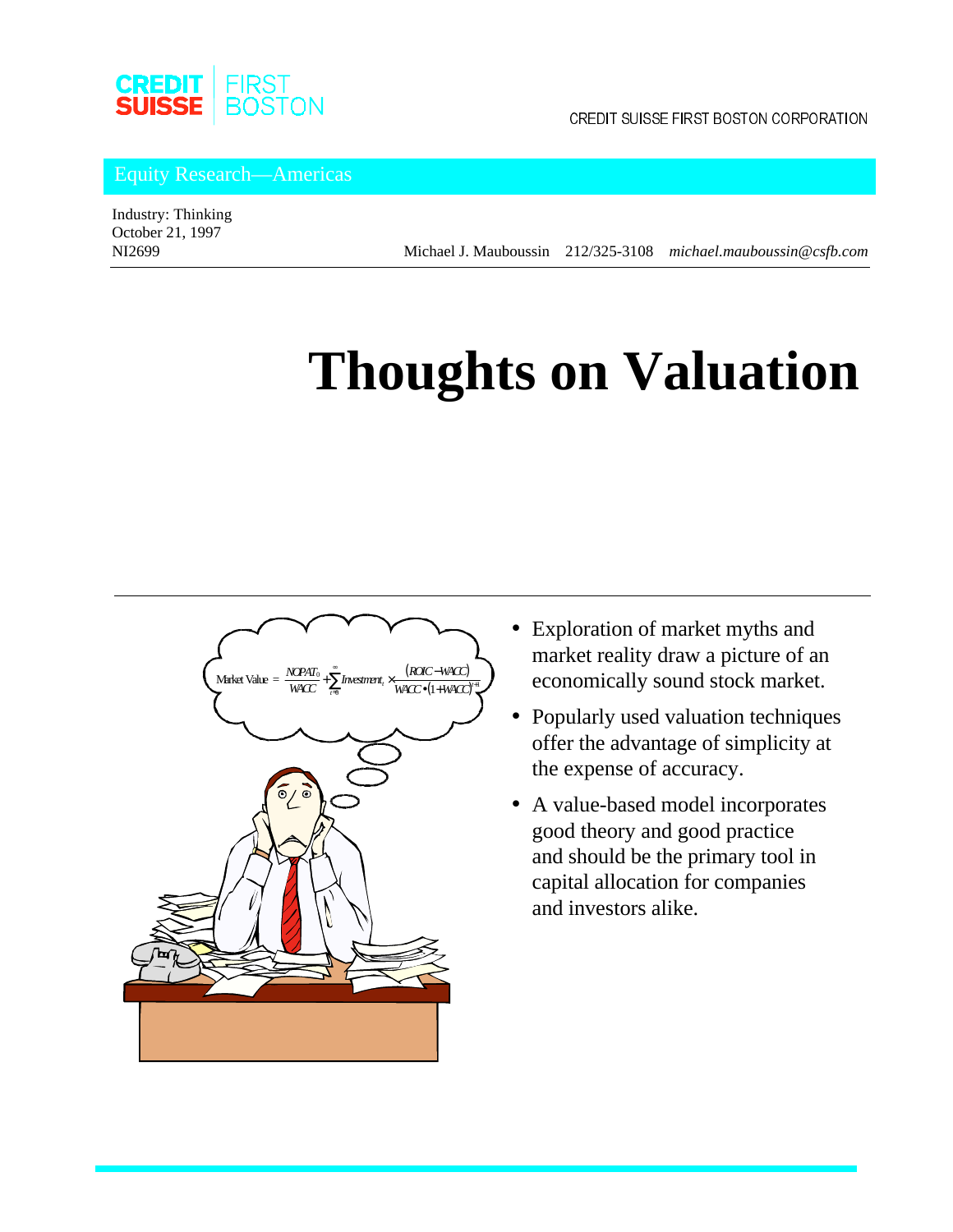*This text is based on a presentation given at the annual National Investor Relations Institute (NIRI) conference in June 1997. The session was originally entitled "Valuation: A to Z." We thank the NIRI for allowing us to reproduce this speech.*

Good morning. My objective today is to walk through, very logically, why we think value-based analysis is a powerful tool for both investors and the corporations. We'll approach the issue in three different ways. First, we'll talk about stock market myths and stock market reality. Next, we will evaluate valuation techniques, weighing the pluses and minuses of each. Finally, we will lay out the case for a value-based model. Introduction

Let's go right to the first section—stock market myths and reality. I would like to preface these comments by emphasizing that I work on the sell side. Everyday I deal with companies and investors. So I have to be pragmatic, and must try to understand what it is that really matters. My objective in this analysis is to be practical, as well as value-added, for the investors. Market Myths and Market Reality

> The first popular myth is that earnings per share matter. Why would anyone be of that opinion? First, earnings are widely cited in the financial press, it is what companies talk about—earnings are the common language of Wall Street. Second, earnings are the result of audited financial statements—there is authority behind the numbers. Finally, stock prices change, and in some cases significantly, based on earnings per share reports. This morning we woke up with the unfortunate news that Cabletron is going to miss the consensus EPS for the quarter by 15%: the stock tumbled by almost 30%. The fact that earnings will be below current expectations and the stock is down suggest a high correlation between the two events.

> We suggest that earnings are really a proxy for what is going on, and that earnings per share figures, in and of themselves, are to be used with a lot of caution. In order to develop this point we used data from the food industry. (See Figure 5.) We took the fiscal 1994 numbers for a handful of major packaged food companies, started with the reported earnings per share number, and sorted through those items that differentiated the reported numbers from the cash numbers. We all know that because of varying, acceptable accounting standards, amortization of goodwill and other sundry issues, reported earnings per share and cash earnings can be two very different things. So we made the necessary adjustments to show the "cash" earnings for every dollar of reported earnings. In 1994, for every dollar of reported earnings Kellogg delivered \$1.39 in cash earnings; ConAgra generated over \$2.08 in cash earnings. So when we are talking about earnings, and applying multiples to those earnings, it doesn't seem to make sense to use comparable multiples on two business that have vastly different economics, no matter what their reported numbers suggest. Earnings per share, then, are a proxy for cash, but *only* a proxy, for cash.

> Now we go to the next level of reasoning: earnings themselves may not matter, it is really earnings *growth* that everyone cares about. Why would we think that? First, earnings growth tends to be held up as an absolute good. In almost every organization, managers are drilled to believe that growth is good. Very rarely do managers ever consider that growth can be bad, and I am going to demonstrate in a moment why EPS growth can be bad. Second, investors appear to be after growth. You hear it all the time: the faster the growth rate, the better. Finally, in most cases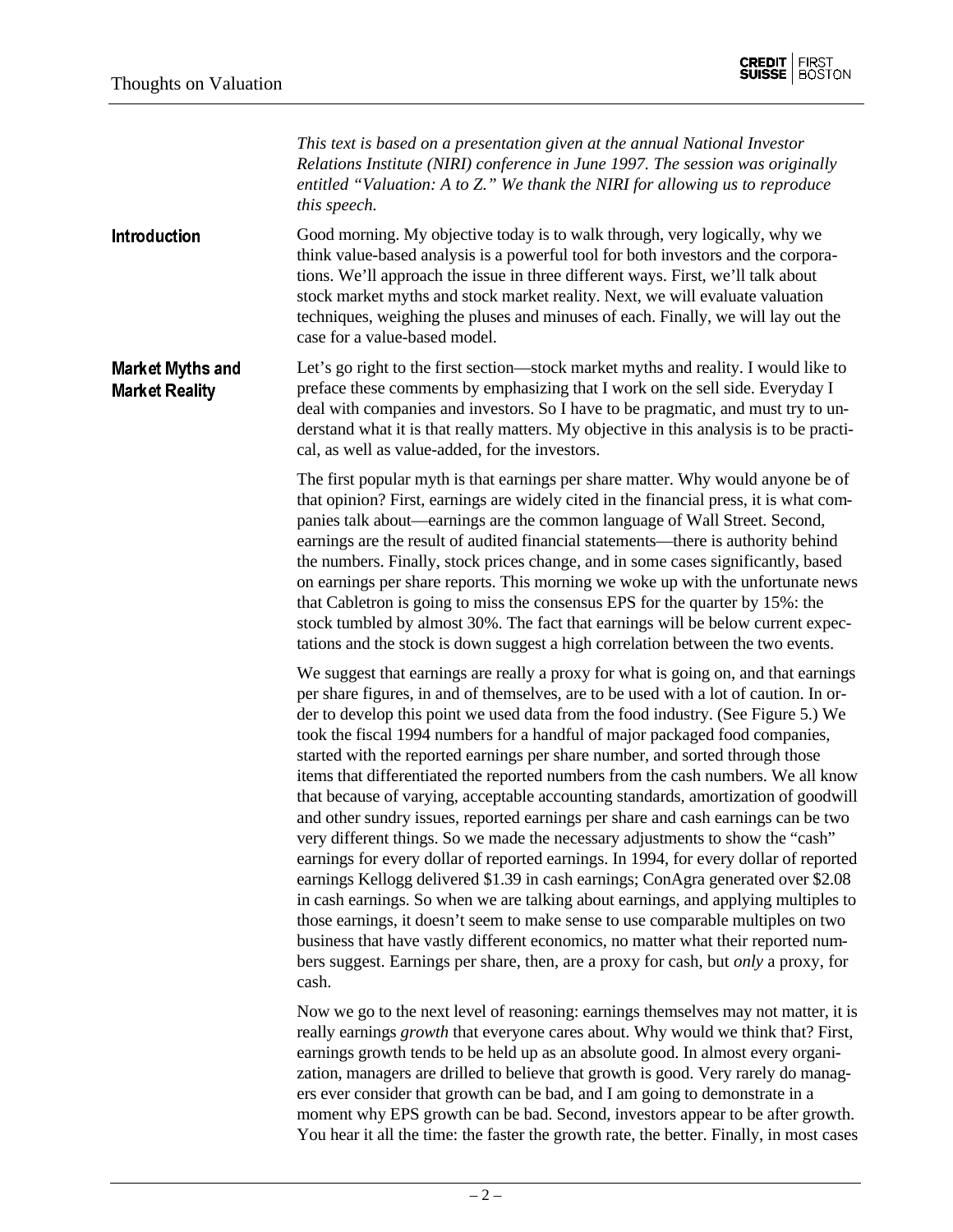executive compensation is tied to some growth metric. Before I go on to explain why I don't think that earnings per share growth, in and of itself, is important, let's do a mental exercise:

Let's pretend I am an unlimited source of capital. Everyone in this room can come to me and I will give you all the money you want. There is just one catch: the expected return on the capital I give you, not the explicit return, but the implicit return, is 10%. Now, let's say you can go out and reinvest the money I give you at 8%. I give you capital with a 10% "cost" and you reinvest it at an 8% return. Now here is the question. What is your earnings per share growth going to be for this venture? The answer is, It is going to *be anything you want it to be!* All you have to do is keep coming back to me for more money, reinvest it, and you will generate earnings growth at whatever rate you choose. Clearly, the more rapidly you grow earnings the worse off you are, because you are investing below the required rate of return.

That may make sense, but how does it apply to the real world? The answer is that the primary source of capital for most companies is retained earnings. (Roughly 75% of investments are funded internally.) Retained earnings have an implied opportunity cost—that is what shareholders could earn on that capital if they invested it in other ventures of similar risk—but most managers think of retained earnings as "free" money. Hence, managers who take cash generated by the business and reinvest it at below appropriate rates of return in order to drive earnings per share are doing their shareholders injustice. Mind you, investing in projects that do not earn the costs of capital may drive earnings per share growth, but will clearly destroy value. This type of investing goes on every day in corporations around the world.

Here are some other illustrations in the last few months that demonstrate the earnings/value dichotomy. Tyco International—which has been a very good performing stock, by the way—announced in March it was acquiring a company called ADT. Tyco is in the building supply business, ADT is a leading home security company. It came in as a white knight. The acquisition is structured as stock-for-stock—formally called a pooling of interest. It is a mathematical truism when

a high P/E company buys a low P/E company, EPS for the acquiring company go up. This point is axiomatic. This was also the case for Tyco and ADT. The day of the announcement, ADT stock was up 18%—no big surprise. Tyco suggested that the deal should result in EPS accretion of about 8%. The stock, however, declined 3% in a flat overall stock market. So earnings per share went up, the stock went down, and the company witnessed a 4 P/E point multiple contraction.

This underscores the important point that P/E multiples are not a determinant of value, but rather a function of value. On Wall Street, the typical valuation formula is EPS x  $P/E =$  value. We just talked about earnings and how they can be misleading. Now we go to this thing called the P/E multiple. We are asking the P/E multiple to reflect growth, capital intensity, risk, quality of management, and competitive advantage. We are heaping a lot of responsibility on one number and we argue that it is practically impossible to know what that right number is. So we try to break value down into components. We believe that value is determined by the present value of a stream of future cash flows, and the P/E falls out of that equation.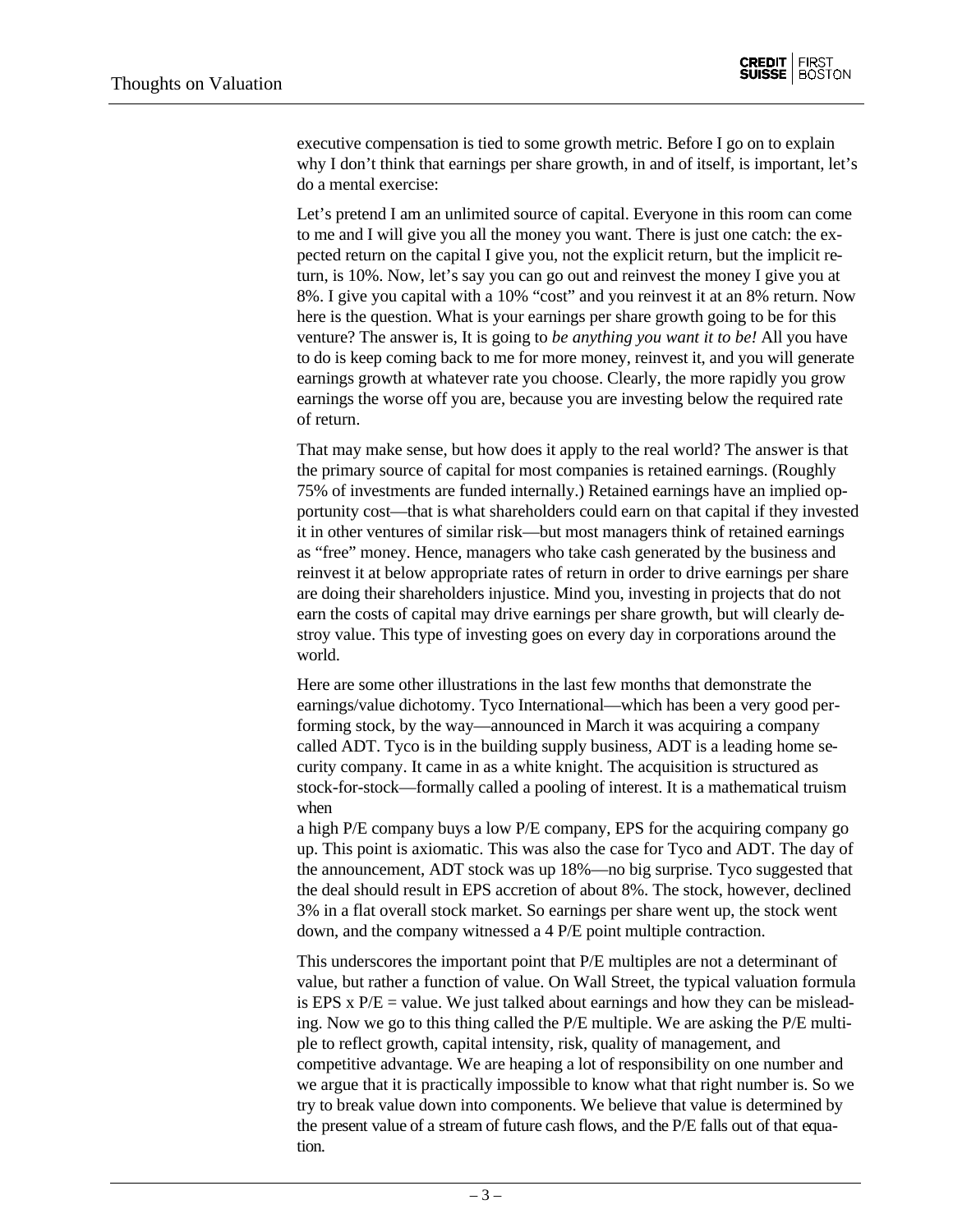Here's another good illustration. A few days after the TYCO/ADT news, Coca-Cola Enterprises announced that its earnings would be roughly 10% lower than the consensus because of some noncash accounting issues. No cash impact—earnings down 10%, but no cash impact. The stock price was unchanged in a flat overall market. What happened? The P/E multiple went up. P/E is not driving the value, the value is driving the P/E; and you really have to keep that relationship straight.

Here is the next market myth: EPS *growth* drives valuation. Companies say that if we could just get our EPS growth rate from 12% to 14% we would get a higher P/E. Maybe yes, maybe no. Figure 9 is a chart for the food industry that helps clarify the EPS growth/valuation debate. We have done similar correlations for 25 industries around the world, and the results have been remarkably consistent. On the X axis, we show projected earnings per share growth. We use consensus estimates, in this case *Value Line*. On the Y axis, we show enterprise value to invested capital—a fancy way of saying price-to-book. For those familiar with Stern Stewart's work, this is relationship is "scaled" market-value-added (MVA). There is a whopping 1% correlation between EPS growth and valuation. If you employ return on equity as your independent variable, the R-squared rises to about 25%. If you use return on invested capital less cost of capital spread on the X axis, the R-squared goes to 75%. Let's go through that again. The correlation for earnings per share growth, 1%; for return on equity, 25%; and for return on invested capital, 75%. Does anyone think that the market doesn't get it? You can be assured that the market gets it. We did this analysis for the food industry going back 15 years. What we found was that return on invested capital versus cost of capital spread explains valuation well over the whole period. Companies moved up or down the regression line as their prospects got better or worse, but the relationship held true.

The next myth is that the market is very short-term orientated. This one is a favorite of the business press, and is a theory in which many CEOs indulge. What is the evidence for "short-termism?" First, stocks react to quarterly earnings per share. Next, money mangers are evaluated every 90 days so they have to run fast to make sure their portfolio is well positioned for the short term. Finally, there is a disproportionate focus on next quarter's earnings per share. This is particularly endemic to the sell side.

How are stock prices are really set? We will go back to the food industry to gain a perspective on the answer. While the food industry may be somewhat unique in its stability and visibility, let me suggest that this is analysis that is relevant in most sectors.

What we did was quite simple: accepting the basic premise that the value of a business is the present value of future cash flows, we estimated what percent of the value of these stock prices is attributable to cash that will be recognized after five years. (See Figure 11.) The answer is 75% for Campbell Soup and 76% for CPC International. These examples are not unique: roughly 70% of the stock market value of the food industry is attributable to cash that is going to be received beyond five years.

How can we rationalize such a long-term perspective? To address that question, we can hold the "Coca-Cola auction." This auction is a proof of the market's extended view via some basic armchair logic.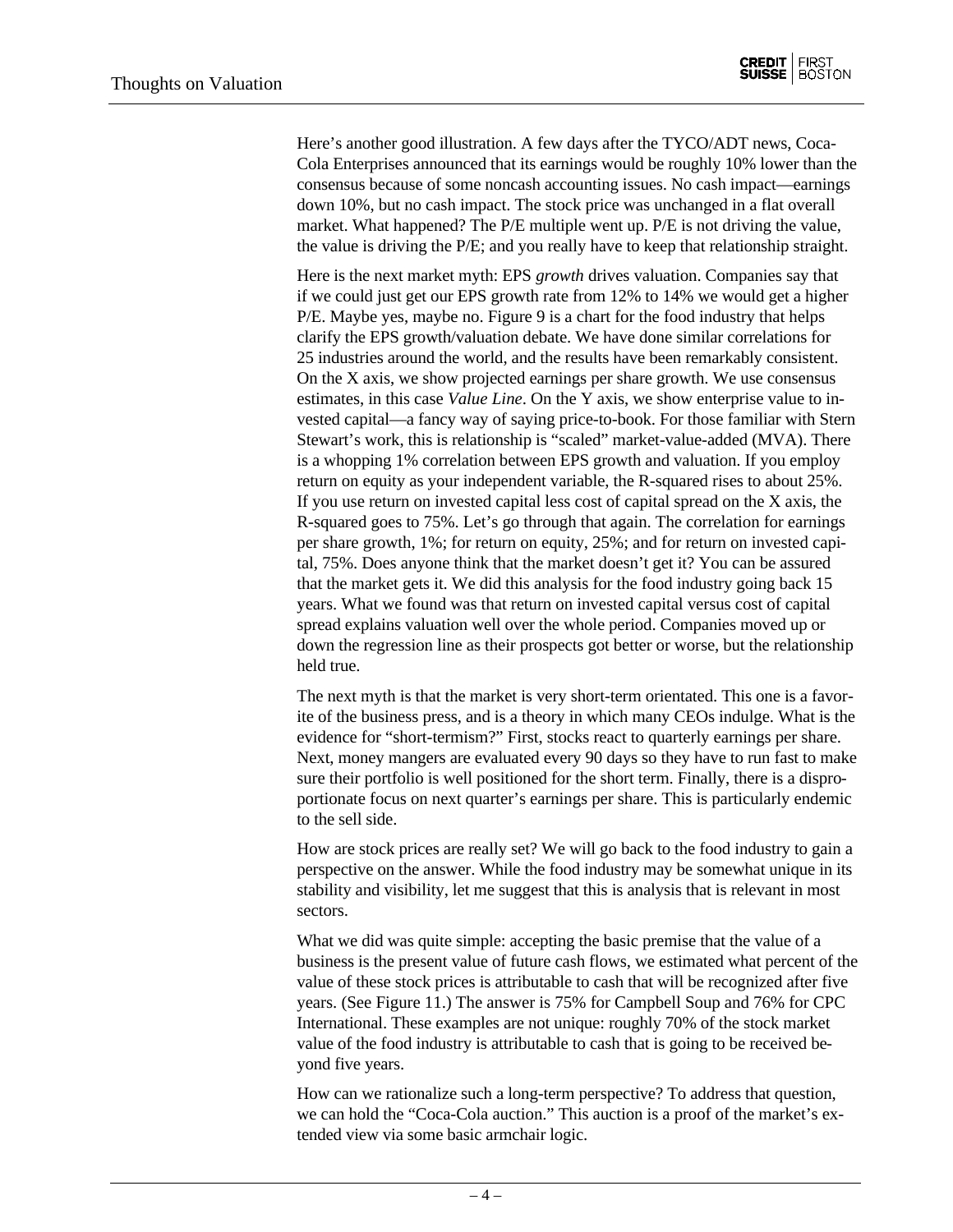We start the auction process by recognizing that Coca-Cola is one of the bestknown companies in the world. Its return on capital in 1996 was 37%, its global market share is 45%, it has an impressive presence in emerging markets. In short, Coca-Cola is a wonderful franchise, and is clearly a strong value-creating company, any way you want to define it.

Now let's pretend for a moment that I was given the right to auction the company, and that everyone here had the resources to buy the whole business. Rather than auction off the company for a given amount, I will auction of the "rights" to future value creation, measured in years. Who would be willing to bet, with their own money, that KO will have returns above its cost of capital over the next five years? How about 10 years? How about 15 years? How about 20 years? Here is the point I am trying to make: portfolio managers want to make money so they buy things they think are going up and they sell things they think are going down. It is nothing personal. Now think about the forecast horizon, or the "short-termism" argument in this context. If the market pushes the horizon in short enough, you are certainly going to have self-interested, motivated, intelligent people say, "I'm willing to bet that KO could earn above its cost of capital for the next (say) seven years and I'm going to buy the stock." The process of setting of stock prices, which is really an auction, assures that the market will look out well into the future when appropriate.

The next canard is that the market is "unsophisticated" or in some instances "irrational." Allen Greenspan and Warren Buffett have recently contributed to this myth. Sumner Redstone, the CEO of Viacom, recently said that his stock price is depressed because the stock market is irrational; people don't get it. All these portfolio managers, who are out to make money in a competitive setting, are collectively irrational. That is a difficult one to buy.

What does happen is a company makes an acquisition, tells the world it's a great strategic deal, and is shocked when the stock is down 2% or 3%. Now in some cases the market doesn't get it because the market doesn't have the appropriate information. In that case, it is incumbent on the company to provide the relevant information so as to allow investors to make the right decision. Collectively, the market gets it a lot more times than it doesn't get it.

Here are two examples of the power of group. First, if you put lots of people together and you ask them to guess a "commodity" number, and their errors are independent, the result will be something very close to the actual price. This illustration was demonstrated very clearly by Jack Treynor. Let me give you a very specific illustration. If I handed everyone in this room a form, asked you to estimate IBM's assets at year-end 1989 (I would assume most of you wouldn't know the exact number), collected them, and took a mean of the responses, that mean would be within 5-10% of the true number. What happens, so long as the guesses are independent, is that the low ballers and high ballers cancel out, and the mean comes out close to the true number. I do this exercise every year in my class at Columbia Business School. Without fail, we come within 5%, and that is without any information being conveyed.

The second example we use, called the "Academy Awards," is a little more fun. We get a group together about this size and we give them a ballot before the Academy Awards are announced. The ballot has two sides. On the first side are top six categories for the Academy Awards—Best Picture, Best Actor, that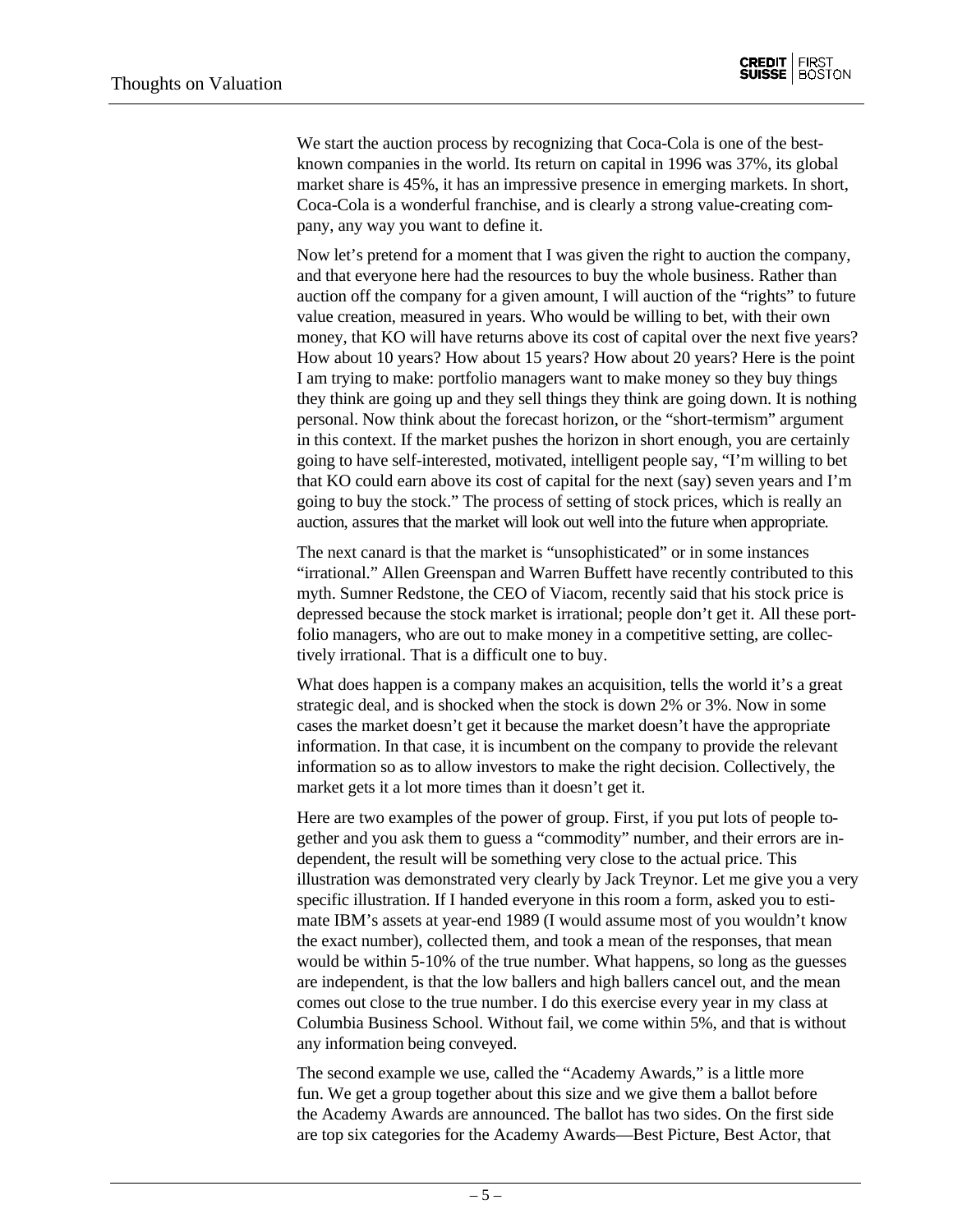|                                                  | type of thing. The second side has more remote categories—things like Best<br>Cinematography, Best Screen Play, and so forth. We ask each participant to chip<br>in one dollar to play and ask them to pick the winners for each category. What we<br>see consistently is that the consensus guess for every category does better than any<br>single human being. In the spring of 1997 we had 125 people play this game: the<br>consensus got 11 out of 12 right, the best human got 9 out of 12. So, the market<br>mechanism is much more powerful than individuals, and that is something that<br>should be respected by everyone that is in this business.                                                                                                                                                                                                                                                                                                                                                                                                                                                                                                                                                                                                                             |
|--------------------------------------------------|--------------------------------------------------------------------------------------------------------------------------------------------------------------------------------------------------------------------------------------------------------------------------------------------------------------------------------------------------------------------------------------------------------------------------------------------------------------------------------------------------------------------------------------------------------------------------------------------------------------------------------------------------------------------------------------------------------------------------------------------------------------------------------------------------------------------------------------------------------------------------------------------------------------------------------------------------------------------------------------------------------------------------------------------------------------------------------------------------------------------------------------------------------------------------------------------------------------------------------------------------------------------------------------------|
|                                                  | Let's leave this section by suggesting that there are three things that we really<br>want to dwell on. The first is cash flow, the second is some measure of risk, and<br>the third is some sort of time horizon. These are the basics required to value any<br>financial asset, including bonds, options and commercial real estate. For stocks, of<br>course, these variables are based on expectations.                                                                                                                                                                                                                                                                                                                                                                                                                                                                                                                                                                                                                                                                                                                                                                                                                                                                                 |
| <b>Evaluating Valuation</b><br><b>Techniques</b> | Now on to the second section. Our goal here is to weigh the pluses and minuses of<br>various valuation techniques, considering what these techniques can and can't do.                                                                                                                                                                                                                                                                                                                                                                                                                                                                                                                                                                                                                                                                                                                                                                                                                                                                                                                                                                                                                                                                                                                     |
|                                                  | The first valuation tool is the ubiquitous P/E multiple. The definition is just the<br>stock price over earnings per share, typically the next 12 months' earnings fore-<br>cast. What are the pluses? First, it is very simple. Second, it may be a decent<br>proxy for the present value of future cash flow. Let me pause here to make a point.<br>Financial economists looked at the "cash flow versus EPS" issue 20-30 years ago.<br>The question they asked was, "What really does matter more, earnings or cash<br>flow?" To solve the riddle, they looked for a situation where earnings were going<br>one way and cash flow was going the other, and studied how the market reacted.<br>The best documented example of the earnings/cash flow dichotomy is the shift<br>from FIFO to LIFO accounting in the period of rising prices. If you go from FIFO<br>to LIFO your earnings go down, because you increase your reported expenses.<br>Your cash flow, however, actually goes up because you pay less taxes. It was<br>demonstrated with a decent amount of clarity that stock prices went up when those<br>announcements were made. So the academics suggested, with little exception, that<br>when earnings and cash flow diverge, it is cash flow that the market follows. |
|                                                  | There are three minuses to using P/Es, and they are damning. The first is that mul-<br>tiples exclude risk. Second, they exclude capital needs. This is the one I really like<br>to focus on. Third, P/Es don't incorporate the time value money. More accurately,<br>these items are implicit, but not explicit with P/Es.                                                                                                                                                                                                                                                                                                                                                                                                                                                                                                                                                                                                                                                                                                                                                                                                                                                                                                                                                                |
|                                                  | How are P/Es used in the real world? People typically look for low P/Es—both<br>absolute and relative—as well as (related) EPS growth momentum.                                                                                                                                                                                                                                                                                                                                                                                                                                                                                                                                                                                                                                                                                                                                                                                                                                                                                                                                                                                                                                                                                                                                            |
|                                                  | The next valuation tool is the price-to-book ratio. This is particularly relevant for<br>financial institutions, by the way. The pluses: it is a simple measure, indicates a<br>margin of safety, and it is a good indicator of value creation. If a stock trades at or<br>below book, you can be pretty sure it has not earned its cost of capital in the recent<br>past. You can almost say that categorically. The minuses: price/book can be ma-<br>nipulated, is subject to account vagaries, and does not capture key issues of value.<br>Things like write-offs, pooling versus purchase acquisition accounting, and share<br>repurchase all have a major impact on book value, making the measure unreliable.                                                                                                                                                                                                                                                                                                                                                                                                                                                                                                                                                                      |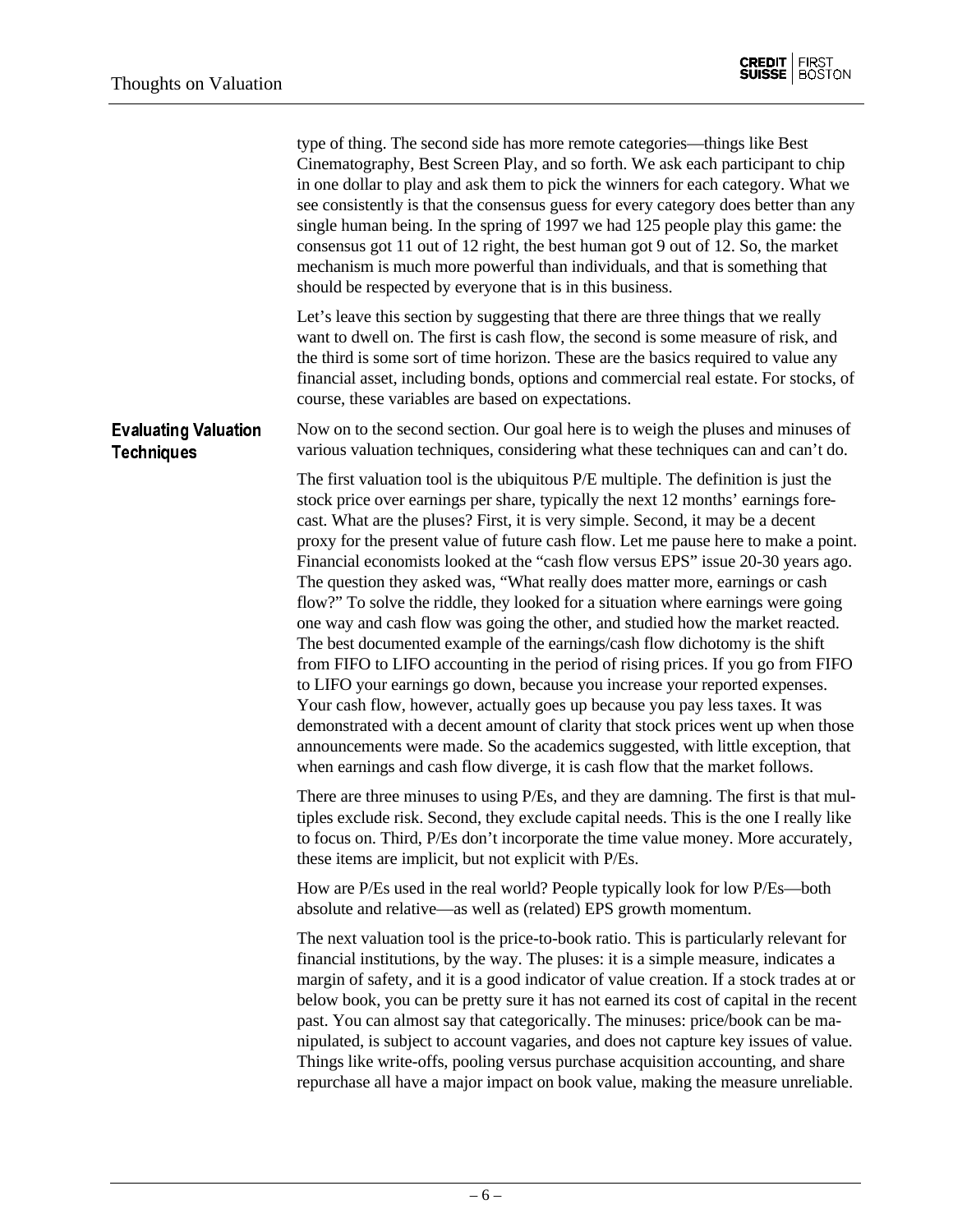|                                             | The next valuation tool, enterprise value to EBITDA, has become very popular.<br>Enterprise value is simply the sum of a company's market value of equity and<br>debt, less excess cash. EBITDA is operating cash flow, defined as operating in-<br>come plus all noncash charges. The positives of this metric: it gets closer to reflect-<br>ing the economics of a business; it is simple; it is useful for mergers and<br>acquisition analysis; it relates <i>enterprise</i> value to cash flow, not just the equity<br>value; it is useful for industries that don't make money. What are the minuses? The<br>same three things we saw for P/Es. A couple of years ago, Warren Buffett wrote a<br>scathing piece about the abuse of cash flow and cash flow multiples. He focused<br>on the issue of the capital needs of a business. The bottom line is that we cannot<br>talk about the appropriate multiples for a company without understanding its<br>capital requirements. How do you use this measure? One can seek low multiples,<br>and private market value (PMV) investors like to use EBITDA multiples to esti-<br>mate takeover values. |
|---------------------------------------------|-----------------------------------------------------------------------------------------------------------------------------------------------------------------------------------------------------------------------------------------------------------------------------------------------------------------------------------------------------------------------------------------------------------------------------------------------------------------------------------------------------------------------------------------------------------------------------------------------------------------------------------------------------------------------------------------------------------------------------------------------------------------------------------------------------------------------------------------------------------------------------------------------------------------------------------------------------------------------------------------------------------------------------------------------------------------------------------------------------------------------------------------------------------|
|                                             | The next valuation model is the basis for modern finance: the dividend discount<br>model (DOM). Interestingly, the dividend discount model was formalized in 1938<br>John Burr Williams, a Harvard professor. It wasn't until 1958 that yields on<br>stocks fell below yields on high-grade bonds. So let's go back in time: the dividend<br>discount model was laid out during a time when stocks yielded more than bonds,<br>which made total sense because stocks were known to be riskier than bonds. So<br>Williams asks, in essence, "We value bonds by discounting future coupons, why<br>don't we value stocks by discounting future dividends?" Then companies started to<br>reduce their payout ratios, meaning companies had more capital to play with. In<br>the 1960s, not surprisingly, we had era of active mergers and acquisitions.                                                                                                                                                                                                                                                                                                      |
|                                             | The dividend discount model is the foundation for the discounted cash flow model. The<br>time value money is now accounted, we have reflected capital needs, and product/<br>company lifecycles are captured. There are some drawbacks, however. First, the<br>discount rate is usually a question mark. Second, some companies don't pay divi-<br>dends, so you have to create all this stuff synthetically. Finally, the DDM can be<br>cumbersome to calculate. By the way, a lot of money management firms—JP<br>Morgan, DuPont, Putnam, to name a few-have been using DDMs to run their<br>portfolios. Now let's shift to the final part of our story, the case for the value-<br>based model.                                                                                                                                                                                                                                                                                                                                                                                                                                                        |
| The Case for a<br><b>Valued-Based Model</b> | The value of any financial asset boils down to three things: some measure of cash<br>flow, some measure of risk, and some measure of forecast horizon.                                                                                                                                                                                                                                                                                                                                                                                                                                                                                                                                                                                                                                                                                                                                                                                                                                                                                                                                                                                                    |
|                                             | Let's start with the first of these, cash flow. Our cash flow definition is going to<br>have two components. The first piece is a measure of income or cash earnings.<br>This income is called net operating profit after tax. (The acronym is NOPAT.)<br>NOPAT is the unlevered — that is, it excludes financial leverage—cash earnings<br>of a business. By making NOPAT unlevered, and by making it cash, we can com-<br>pare companies within sectors, across sectors, and ultimately across borders. The<br>actual definition of NOPAT is as follows: we take operating income, adjust it for<br>cash taxes paid and the value of the tax shield from interest expense, and add back<br>non-tax-deductible, noncash amortization of goodwill. NOPAT is a good number<br>to know and understand. If you do a return on invested capital calculation, it is the<br>numerator. If you do a free cash flow calculation, it is the number from which you<br>subtract the investments. If you are doing $EVA^{\circ}$ , it is the number from which you<br>subtract the capital charge.                                                                    |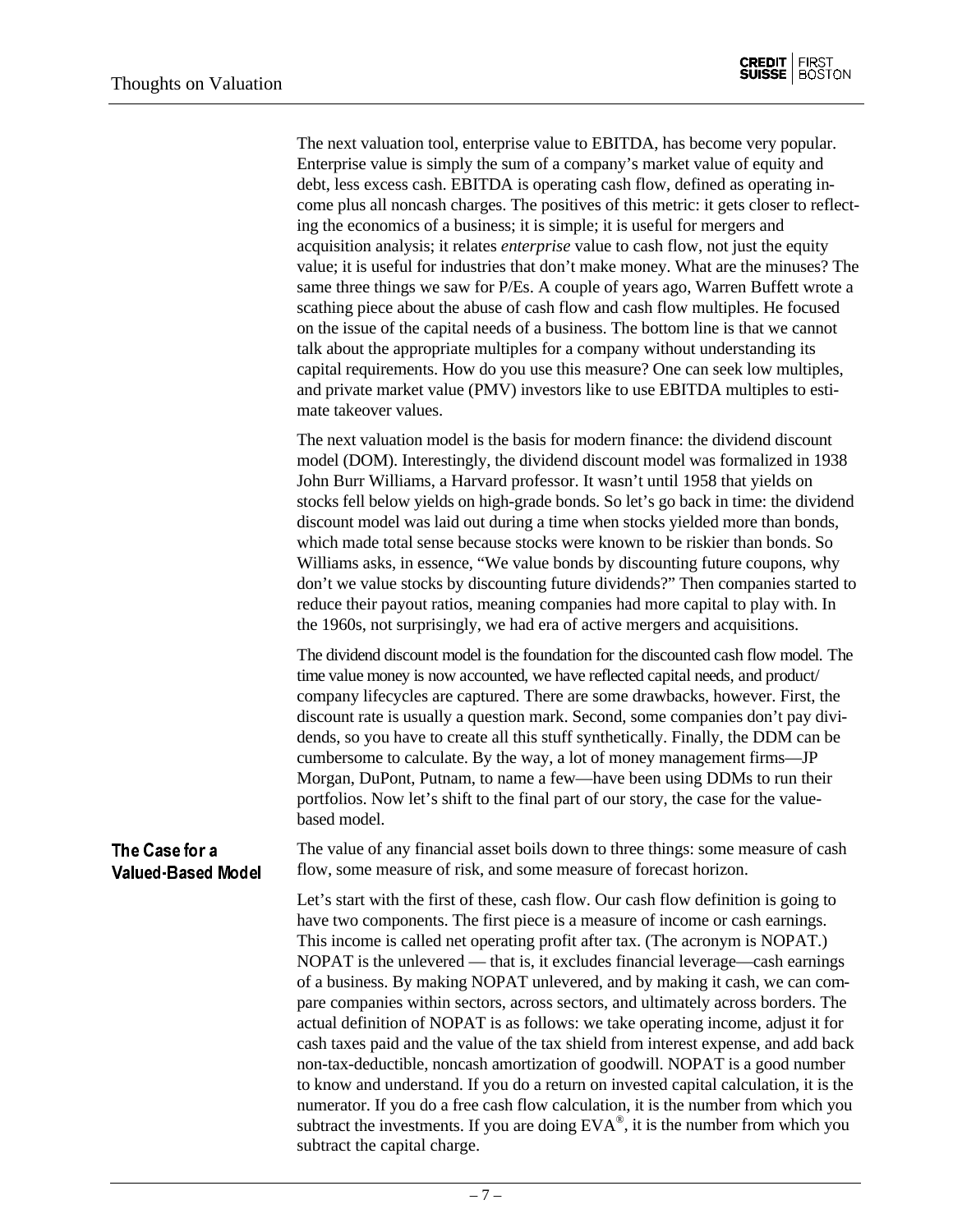|                       | The second component of cash flow is the investment in future growth: it represent<br>the investment required to generate future NOPAT. Think about "investment" as<br>an old-fashioned steam-engine train. The first car is the steam engine itself and the<br>second car is the coal car. You have a big burly guy in overalls with a shovel; as<br>the train goes down the track, he shovels the coal from the coal car into the engine.<br>The question is, How much coal has to be shoveled into the engine to drive the fu-<br>ture of earnings in the business? We are looking for companies that require little<br>capital and can go "fast down the track." And we want to avoid those companies<br>that need two or three folks shoveling coal in order to make it poke along. |
|-----------------------|------------------------------------------------------------------------------------------------------------------------------------------------------------------------------------------------------------------------------------------------------------------------------------------------------------------------------------------------------------------------------------------------------------------------------------------------------------------------------------------------------------------------------------------------------------------------------------------------------------------------------------------------------------------------------------------------------------------------------------------------------------------------------------------|
|                       | It's important to add that we consider all the "value" delivered in so-called invest-<br>ments. For example, if a company makes an acquisition with stock, our model will<br>take that value and translate that into an investment. If 5 million shares are issued<br>at \$20.00 to make an acquisition of \$50 million in book value, the full \$100 mil-<br>lion would be treated as an investment, not just the incremental book value.                                                                                                                                                                                                                                                                                                                                               |
|                       | There are three things that define investment: changes in working capital, capital<br>expenditures (which will reflect net of depreciation), and acquisition, net of divesti-<br>tures. We suggest spending a lot of time understanding how much money is going<br>into a business, where it's going and what kind of return its going to enjoy.                                                                                                                                                                                                                                                                                                                                                                                                                                         |
| <b>Free Cash Flow</b> | Free cash flow (FCF), the difference between NOPAT and the investment, is the<br>pool cash that can be distributed to all the claim holders of the company. By the<br>way, this free cash flow is different from the sources and uses number that most<br>analysts throw around. FCF, defined here, is a finance term. Keep in mind that free<br>cash flow excludes financing costs—interest expense. Free cash flow is projected<br>and discounted to a present value in order to value a business.                                                                                                                                                                                                                                                                                     |
| <b>EVA®</b>           | Now we define EVA®. EVA® can be defined as the difference between NOPAT<br>and a capital change. The three drivers of NOPAT, again, are sales, EBITA mar-<br>gins, and cash taxes. Invested capital is the sum of net working capital, net fixed<br>capital, goodwill, and any other operating assets. Invested capital, if properly<br>modified, represents the amount of capital that has been invested in the business<br>over time. The capital charge—invested capital times the cost of capital—assures<br>that the opportunity cost of capital providers is accounted for.                                                                                                                                                                                                        |
|                       | Now we move on to risk, which we quantify through the cost of capital. What we<br>are trying to capture is the opportunity cost of capital providers. You could draw a<br>mental picture of a portfolio manager sitting in a big leather chair weighing differ-<br>ent investment opportunities, in the hope of getting the best returns for a perceived<br>level of risk. That is what you are trying to capture when talking about the cost of<br>capital. One can debate about betas and equity risk premiums but those are only<br>details that need to be smoothed out.                                                                                                                                                                                                             |
|                       | A couple of additional points. First, you have to consider the debt-to-total capital<br>ratio on a market value basis. A lot of companies communicate their debt to total<br>capital targets on a book basis; we take those targets and translate them in market<br>value terms. Second, a further comment on the cost of equity may be in order be-<br>cause it tends to be the most controversial component of the cost of capital. We<br>continue to use the capital asset pricing model (CAPM), although we debate the<br>issue frequently. We use a 30-year risk-free rate (which is now just shy under 7%),<br>and an equity risk premium of about $4^{1}/2\%$ . These figures suggest the market ex-<br>pected returns of around 11% to $11^{1/2\%}$ .                            |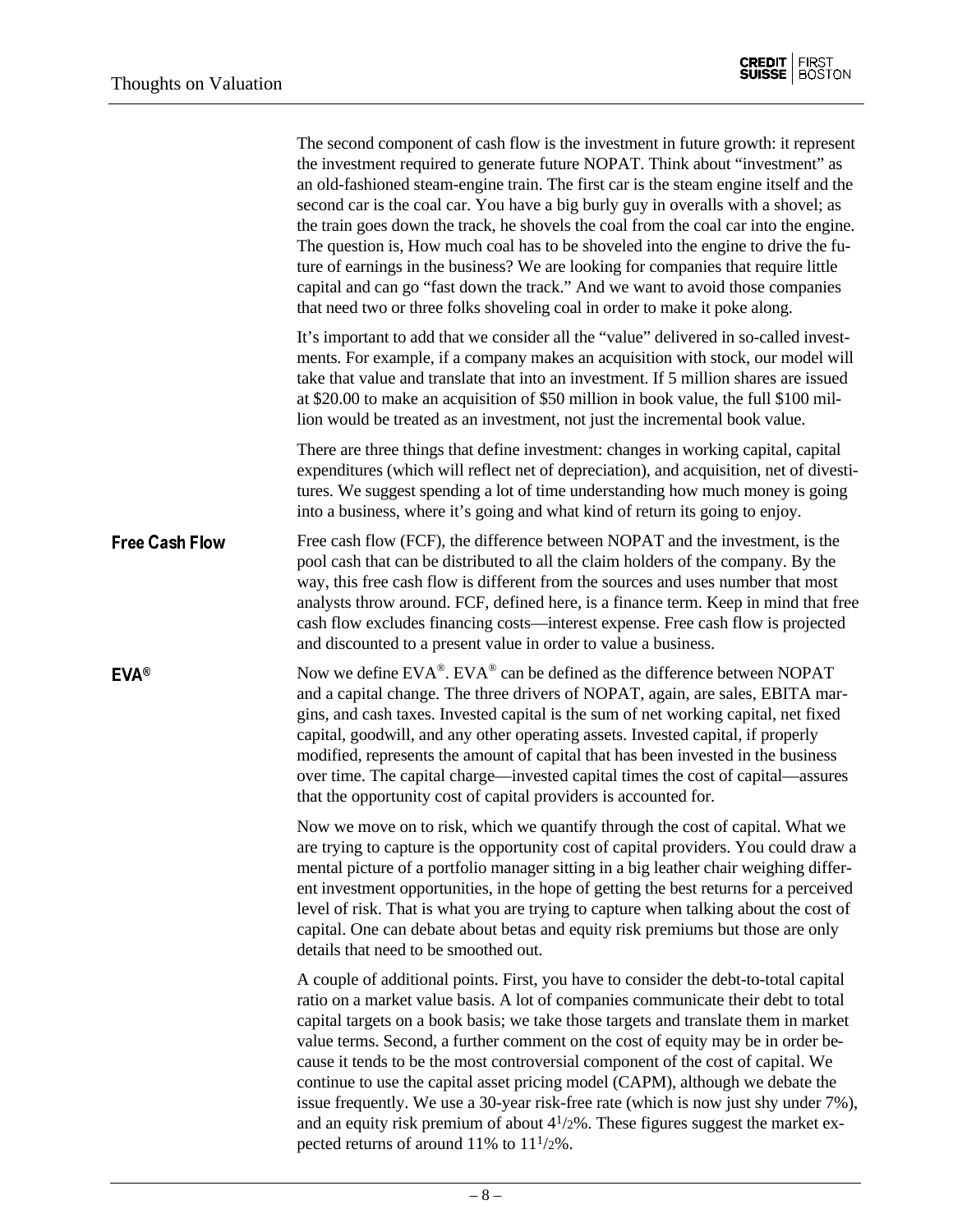#### **Competitive** Advantage Period

Now we come to the last component of the value-based model and it is a critical one. This idea is what takes the DCF from the classroom into the real world. It takes it from theory to practice. Most MBAs have not been subjected to anything like this before, yet it is really the key to securities analysis. It's something we call competitive advantage period (CAP). CAP is defined as the period of time a company can generate excess returns on its incremental investments. It is based on the idea that competitive forces ultimately drive your excess returns down to zero, meaning the business earns the cost of capital. The ability to extend excess returns for as long as possible is the basic concept of competitive advantage. This is how competitive advantage is tied into this framework.

Generally, when companies or investors run a cash flow model they go out five or ten years. Why is that? Because that's how many fingers you have. Literally, we live in a decimal world because that is how many fingers we have! What you really want to do is link the competitive position of your business and/or industry to an economically sound competitive advantage period.

CAP can be defined by three major variables. The first is the current return on capital—the higher the better. The second is the rate of industry change—if you are in a fairly dynamic industry where things are changing quickly, investors tend to shorten the competitive advantage period. And third, which is related to the first two, is the barriers to entry; the higher the barriers to entry, the longer the competitive advantage period tends to be.

How do we make money using CAP? Well there are two generic ways to do it. The first is to identify higher-than-expected excess returns. Excess return improvement, in turn, can come from two sources. The first is earnings surprise. No change in competitive advantage period. The second is better balance sheet management. One great illustration of that is Dell Computer and Gateway 2000. These companies are in very similar businesses; they sell personal computers through a direct model. Until 1996, the companies actually had very similar margin structures and returns on capital. Beginning in 1996, Dell adopted a value-based program. Management single weighted revenue growth and double weighted returns on capital for their compensation. Dell's return on capital went from roughly 40% to 175% annualized in the most recent quarter. Now the income statement did well, but the balance sheet did a whole lot better. Gateway 2000, same period, saw its returns stay in the 30% to 50% range. Gateway's stock is up an impressive  $3\frac{1}{2}$  times since the beginning of 1995, but Dell's stock up a much more impressive 12.5-fold. Had you been looking solely at the income statement, you would have missed the extraordinary improvement in Dell's financial performance.

The second way to make money is expanding competitive advantage period. That could be driven by changes in management, changes in the industry structure, or changes in investor psychology. Now let me say that we have no idea what the *right* number is for CAP. What we *can* say is that it is very important that investors and managers have a clear understanding of market expectations. By the way, Warren Buffett has a concept he calls the economic moat around the business. He says he looks for businesses that have economic moats that are as wide and as deep and that have as many alligators as possible. Further, he says he wants to find companies where the moat is getting wider. Warren Buffett's concept of a moat translates perfectly into competitive advantage period. It's worth noting that everything we have talked about in terms of defining cash flows, defining risk, and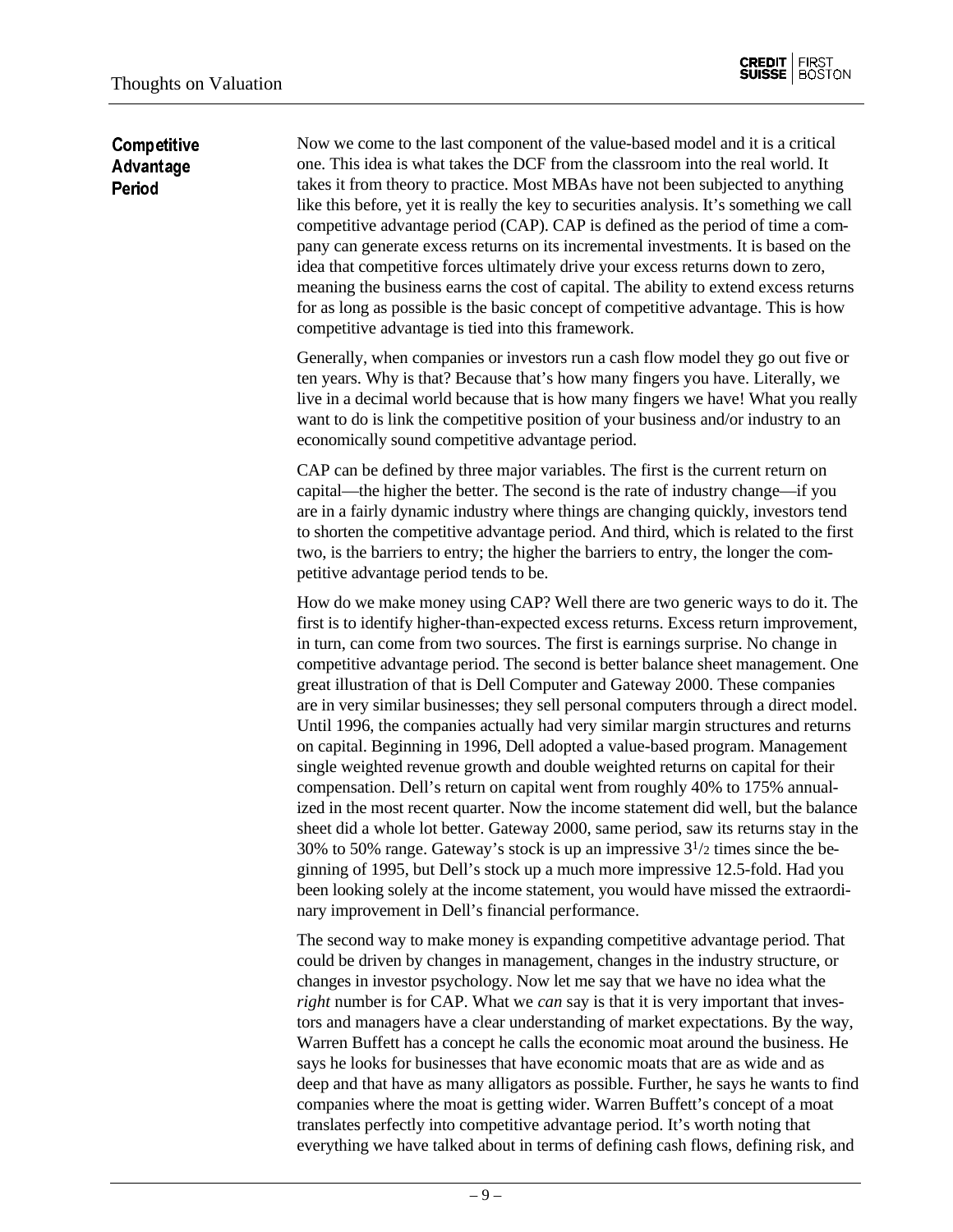

thinking about competitive advantage has been laid out in Berkshire Hathaway's annual reports over the past 20 years. Buffett is probably the preeminent practitioner of this framework in the world.

While many investors continue to subscribe to certain notions or myths, the evidence collected by the academic community over the years paints a picture of a sophisticated and economically sound stock market. A lack of understanding of capital market behavior is benign unless it leads to suboptimal behavior—like chasing earnings growth for the sake of growth or poorly structured compensation programs. For companies, a value-based program offers an economically sound and consistent way to evaluate all aspects of the business.

Various valuation techniques offer insight to the stock-picking process, but no framework is as complete and theoretically sound as the value-based model. The access to cheap and powerful computers allows investors to utilize the value model effectively.

N.B.: CREDIT SUISSE FIRST BOSTON CORPORATION may have within the last three years, served as a manager or comanager of a public offering of securities for or makes a primary market in issues of any or all of the companies mentioned. Closing prices are as of October 13, 1997:

Berkshire Hathaway (BRKA, 44,500, Not Rated) Cabletron (CS, 32<sup>5</sup>/8, Buy) Campbell's Soup Company (CPB, 523/16, Not Rated) Coca-Cola Company (KO, 61<sup>5</sup>/16, Buy) Coca-Cola Enterprises (CCE, 27, Buy) ConAgra (CAG, 33<sup>1</sup>/16, Not Rated) CPC International (CPC, 977/8, Not Rated) Dell Computer (DELL, 100<sup>3</sup>/4, Hold) E.I. Du Pont (DD, 60<sup>3</sup> /4, Buy) Gateway 2000 (GTW, 35<sup>1</sup>/2, Buy) General Mills (GIS, 68<sup>15</sup>/16, Not Rated) H.J. Heinz Company (HNZ, 48<sup>1</sup>/4, Not Rated) Hershey (HSY, 54<sup>15</sup>/16, Not Rated) IBM (IBM, 104<sup>1</sup> /2, Buy) J.P. Morgan (JPM, 120<sup>3</sup>/8, Hold) Kellogg (K, 42<sup>3</sup>/<sub>4</sub>, Not Rated) Ralston Purina Company (RAL, 91<sup>5</sup>/8, Not Rated) Sara Lee Corporation (SLE, 53, Not Rated) Tyco International (TYC, 833/8, Buy) Viacom (VIAB, 30<sup>9</sup>/16, Buy)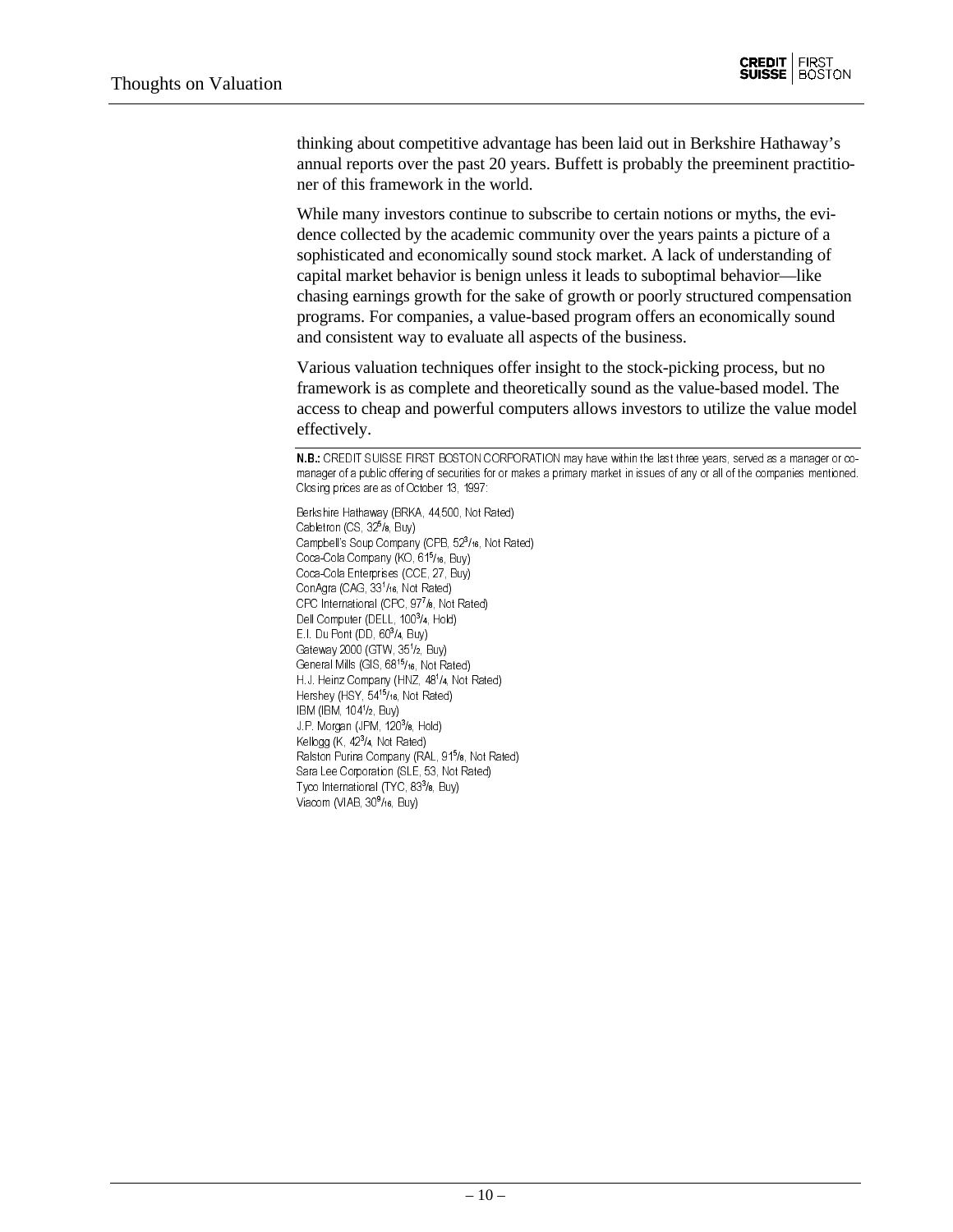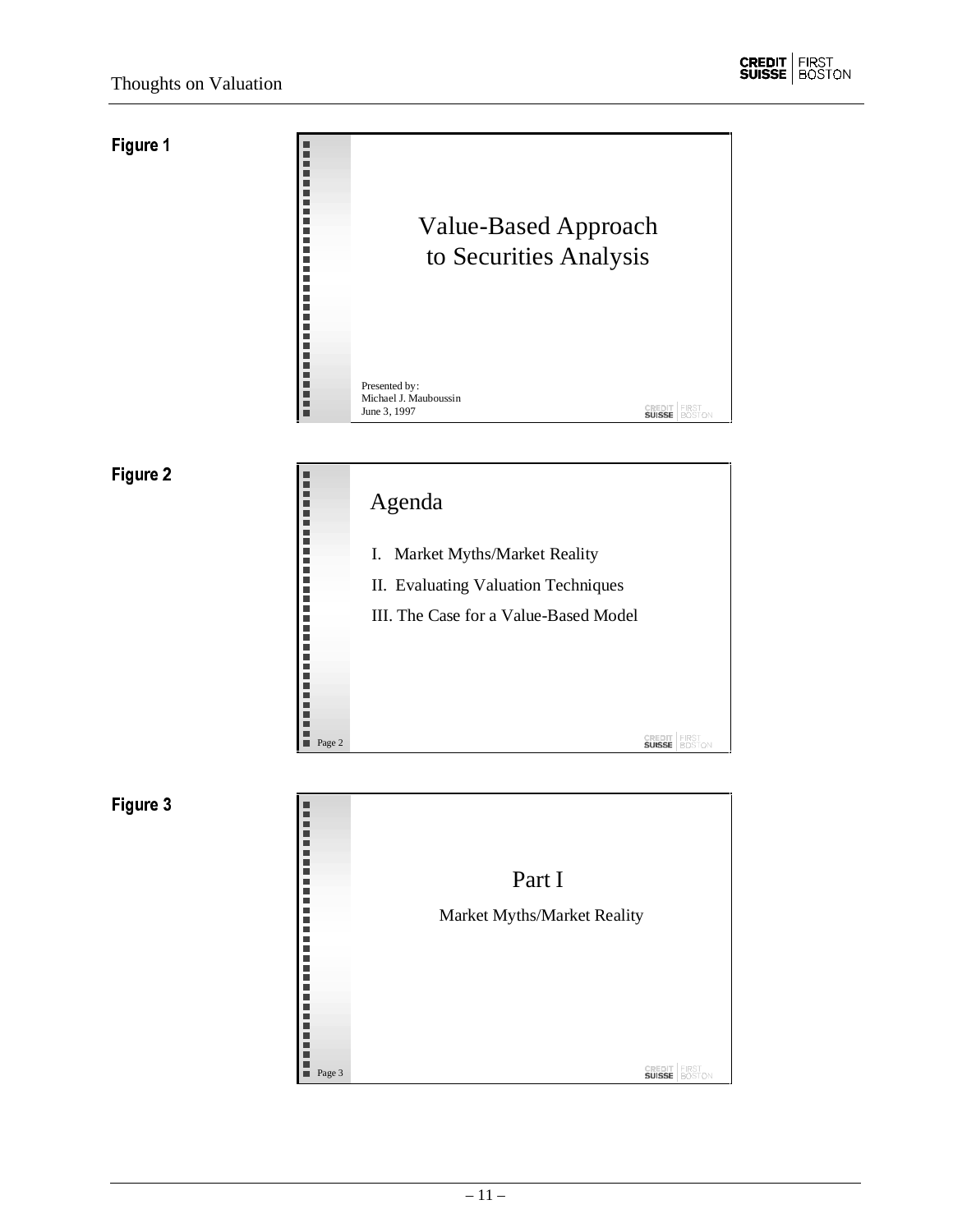# Figure 4

|        | Market Myth<br>Earnings matter                     |
|--------|----------------------------------------------------|
|        | $\blacklozenge$ Widely accepted                    |
|        | $\triangle$ Result of audited financial statements |
|        | $\triangle$ Stocks move based on EPS announcements |
|        |                                                    |
|        |                                                    |
| Page 4 |                                                    |

# Figure 5

|        | <b>Market Reality</b>                 |          |          |          |                |                        |
|--------|---------------------------------------|----------|----------|----------|----------------|------------------------|
|        | An unreliable measure                 |          |          |          |                |                        |
|        | \$ in millions, except per share data |          |          |          |                |                        |
|        | Fiscal 1994                           | Kellogg  | Hershey  | Sara Lee | H.J. Heinz     | ConAgra                |
|        | Pretax income                         | \$1,130  | \$401    | \$389    | \$922          | \$720                  |
|        | + depreciation                        | 256      | 84       | 414      | 200            | 295                    |
|        | + amortization                        | $\Omega$ | 13       | 154      | 60             | 74                     |
|        | $+/-$ nonrecurring                    | $\Omega$ | $\Omega$ | 732      | 127            | $\Omega$               |
|        | - capitalized interest                | 7        | 12       | 15       | $\mathfrak{D}$ | 2                      |
|        | Pretax cash                           | 1,379    | 486      | 1.664    | 1.053          | 1,087                  |
|        | Taxes paid                            | 396      | 137      | 295      | 153            | 204                    |
|        | Net cash                              | 983      | 349      | 1.369    | 900            | 883                    |
|        | Preferred dividend                    | $\Omega$ | $\Omega$ | 24       | $\Omega$       | 24                     |
|        | Net cash                              | 983      | 349      | 1,369    | 900            | 883                    |
|        | "Cash" EPS                            | 4.39     | 3.87     | 2.70     | 3.50           | 3.76                   |
|        | <b>Reported EPS</b>                   | 3.15     | 2.69     | 1.47     | 2.11           | 1.81                   |
|        | Cash/Reported EPS                     | \$1.39   | \$1.44   | \$1.84   | \$1.66         | \$2.08                 |
| Page 5 | Source: Company published data.       |          |          |          | <b>SUISSE</b>  | <b>FIRST</b><br>BOSTON |

![](_page_11_Figure_7.jpeg)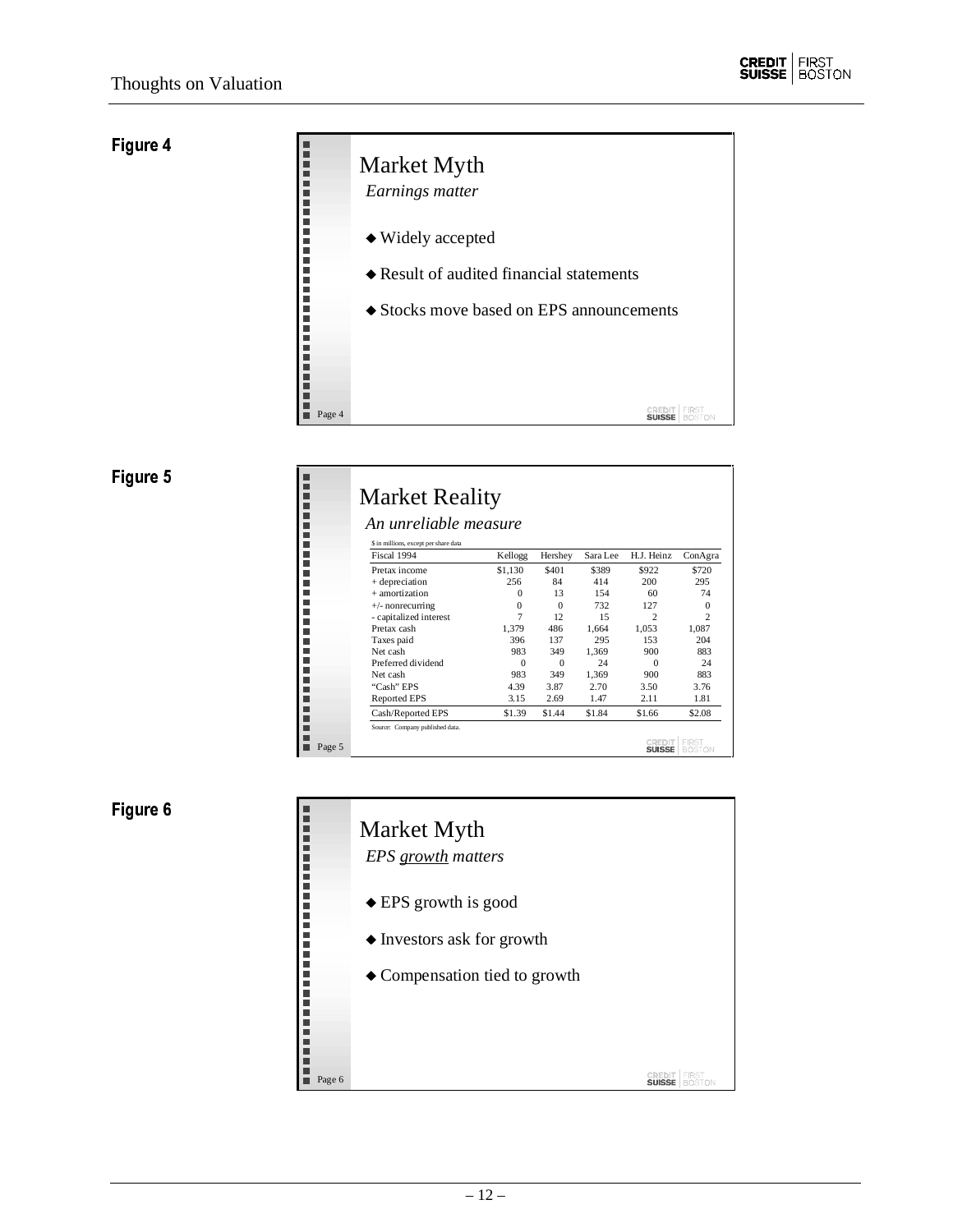![](_page_12_Figure_2.jpeg)

|        | <b>Market Reality</b>                                                                                                             |
|--------|-----------------------------------------------------------------------------------------------------------------------------------|
|        | $\blacklozenge$ TYCO International announced the acquisition<br>of ADT (3/19/97)<br>EPS revision $+8\%$<br>Price change<br>$-3\%$ |
|        | ◆ Coca-Cola Enterprises announced non-cash<br>accounting items $(4/1/97)$<br>EPS revision -10%<br>Price change -0-%               |
| Page 7 |                                                                                                                                   |

|        | Market Myth<br><b>EPS</b> drive valuation                                               |
|--------|-----------------------------------------------------------------------------------------|
|        | • Higher EPS growth equals higher value<br>$\triangle$ Growth is an important objective |
|        |                                                                                         |
| Page 8 |                                                                                         |

![](_page_12_Figure_6.jpeg)

![](_page_12_Figure_7.jpeg)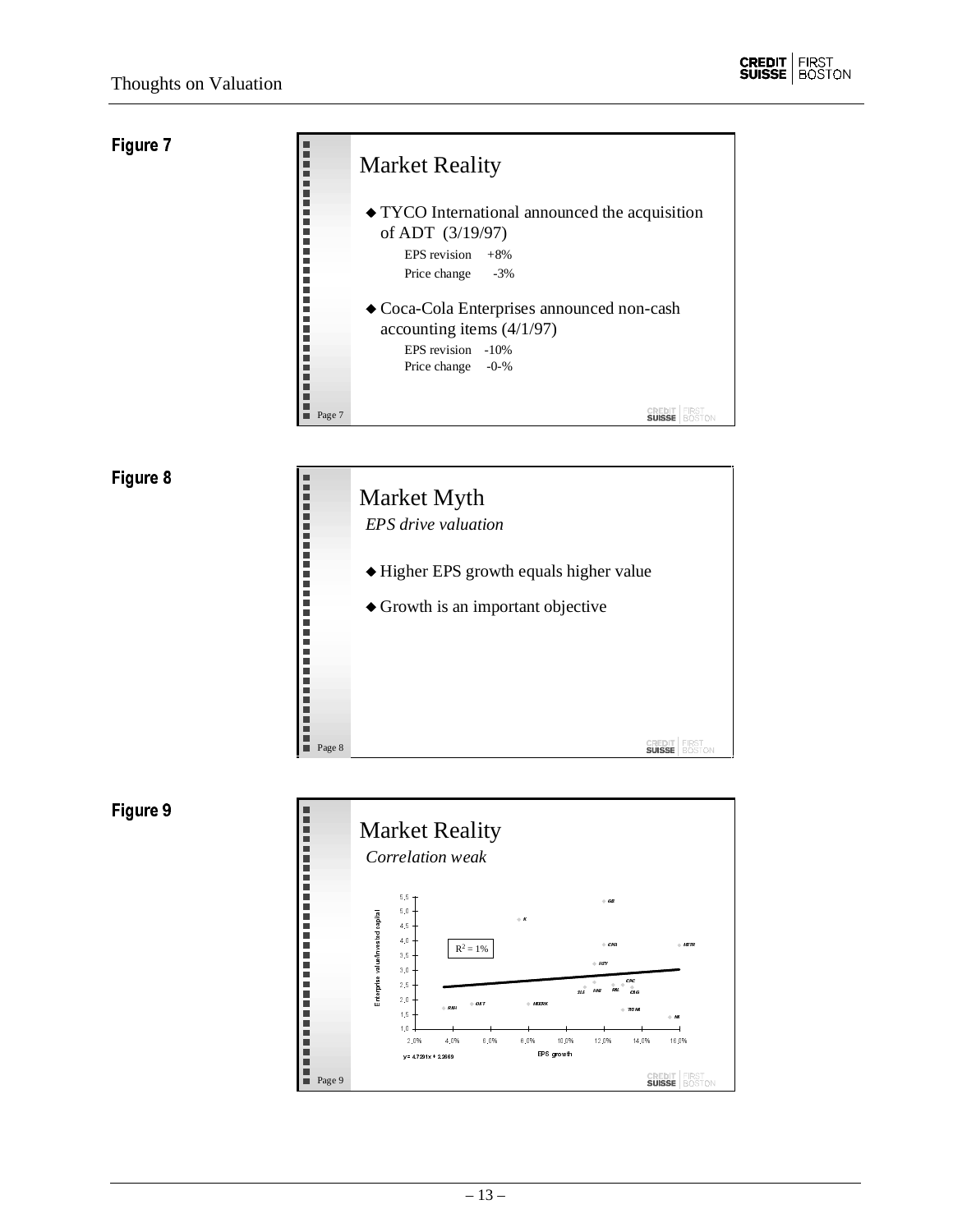|         | Market Myth<br>Market is short-term oriented   |
|---------|------------------------------------------------|
|         | • Stocks react to quarterly EPS                |
|         | • Money managers evaluated every 90 days       |
|         | • Disproportionate focus on next quarter's EPS |
|         |                                                |
|         |                                                |
| Page 10 |                                                |

# Figure 11

|         | <b>Market Reality</b>        |                                                         |
|---------|------------------------------|---------------------------------------------------------|
|         | Market has long-term horizon |                                                         |
|         |                              | % value attributable to cash<br>flows beyond five years |
|         | Campbell Soup                | 75%                                                     |
|         | CPC International            | 76%                                                     |
|         | General Mills                | 59%                                                     |
|         | Kellogg                      | 59%                                                     |
|         | Ralston Purina               | 65%                                                     |
|         | Sara Lee                     | 66%                                                     |
|         | $\bullet$ Coca-Cola Auction  |                                                         |
| Page 11 |                              |                                                         |

![](_page_13_Figure_7.jpeg)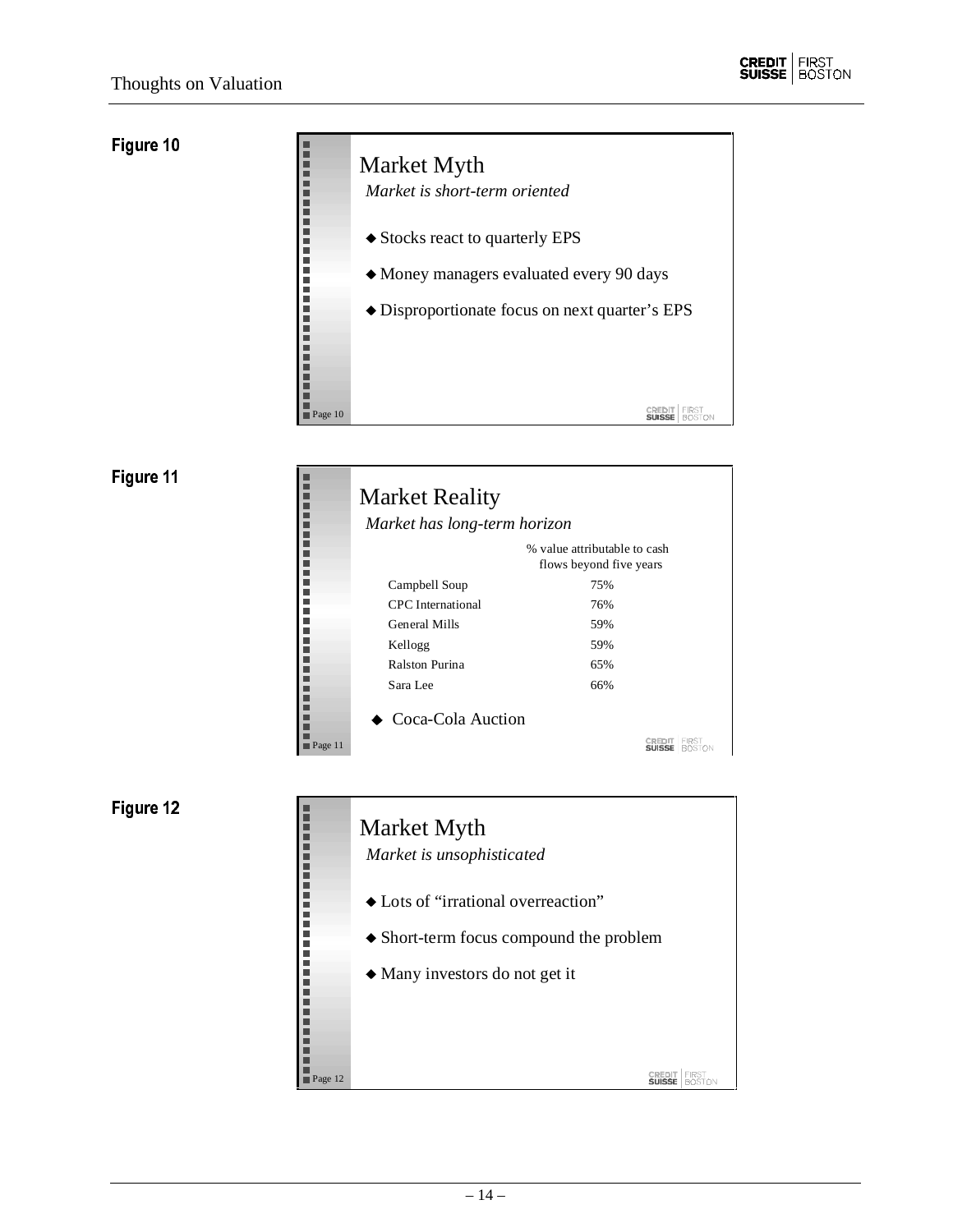![](_page_14_Figure_2.jpeg)

![](_page_14_Figure_3.jpeg)

![](_page_14_Figure_4.jpeg)

![](_page_14_Figure_5.jpeg)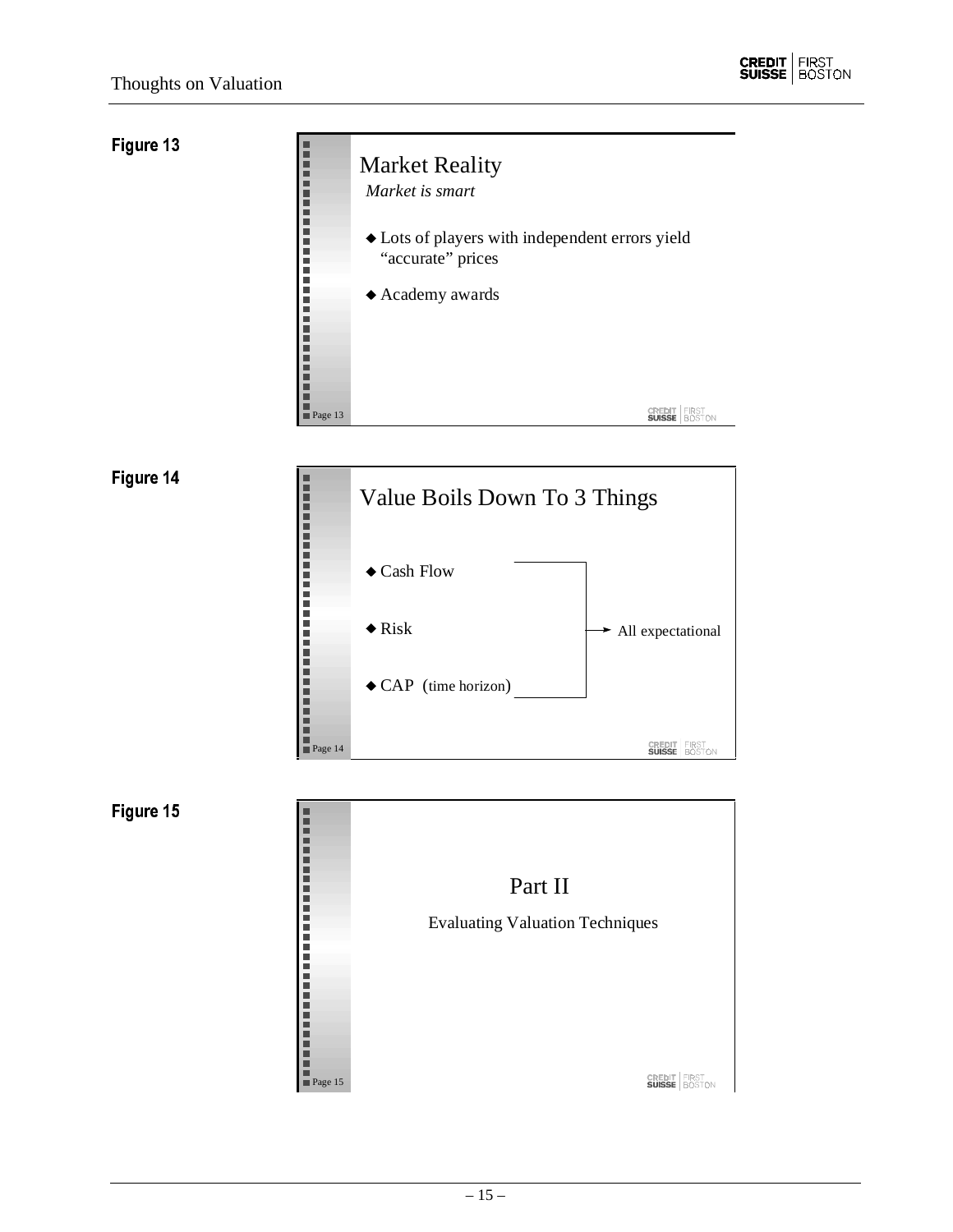| г<br>ш                     | EPS / P/E                             |                                                                                                             |                                                                                                       |                                                                                                                              |
|----------------------------|---------------------------------------|-------------------------------------------------------------------------------------------------------------|-------------------------------------------------------------------------------------------------------|------------------------------------------------------------------------------------------------------------------------------|
| ш<br>г<br>ш                | Description                           | Plus                                                                                                        | Minus                                                                                                 | How used in<br>"real world"                                                                                                  |
| п<br>п<br>п<br>٠<br>п<br>ш | price of stock/<br>earnings per share | • simple<br>• proxy for cash flow<br>• widely accepted<br>• broadly articulated<br>• executive compensation | $\bullet$ excludes risk<br>• excludes capital needs<br>• time value of \$<br>• EPS can be manipulated | $\bullet$ relative P/E<br>$\cdot$ EPS momentum<br>$\bullet$ absolute $P/E$<br>◆ P/E vs. growth rate<br>• Graham/Dodd formula |
| $\blacksquare$ Page 16     |                                       |                                                                                                             |                                                                                                       | <b>SUISSE</b><br>BÓSTÓN                                                                                                      |

# Figure 17

|                       | Price/Book                                             |                                                                            |                                                                                                                   |                                                                                                             |
|-----------------------|--------------------------------------------------------|----------------------------------------------------------------------------|-------------------------------------------------------------------------------------------------------------------|-------------------------------------------------------------------------------------------------------------|
| г<br>г<br>г<br>п<br>г | Description<br>stock price/<br>shareholders'<br>equity | Plus<br>• simple<br>• margin of safety<br>• indicator of value<br>creation | Minus<br>• can be manipulated<br>• subject to accounting<br>vagaries<br>• does not capture key<br>issues of value | How used in<br>"real world"<br>• low price/book<br>(preferably at or<br>below one)<br>• P/E vs. growth rate |
| Page 17               |                                                        |                                                                            |                                                                                                                   | FIRST<br>CREDIT<br><b>BOSTON</b><br><b>SUISSE</b>                                                           |

![](_page_15_Figure_7.jpeg)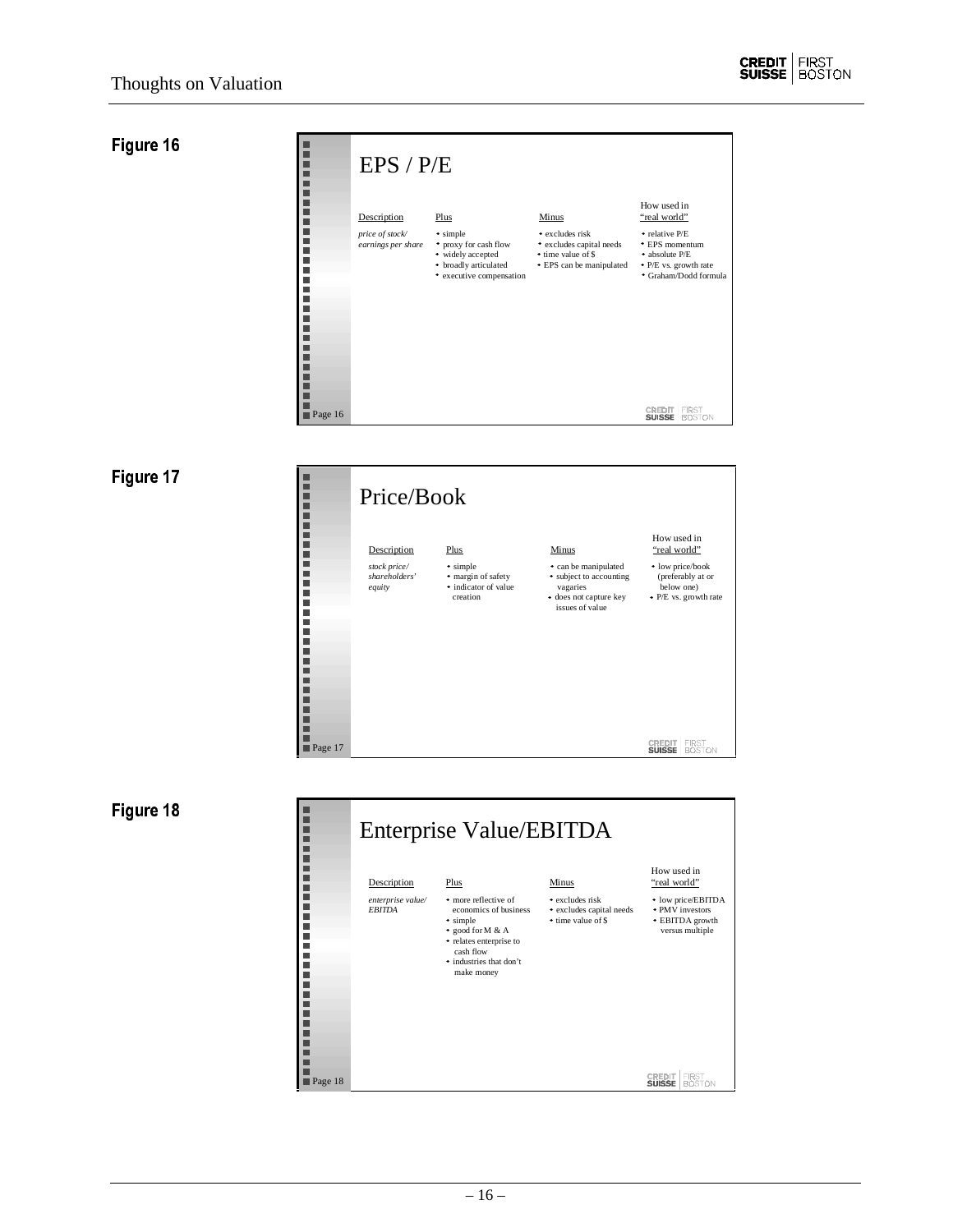|         | Dividend Discount Model            |                                                                                                            |                                                                                                                                                       |                                                     |  |  |
|---------|------------------------------------|------------------------------------------------------------------------------------------------------------|-------------------------------------------------------------------------------------------------------------------------------------------------------|-----------------------------------------------------|--|--|
|         | Description                        | Plus                                                                                                       | Minus                                                                                                                                                 | How used in<br>"real world"                         |  |  |
|         | discount future<br>dividends to PV | • incorporates time<br>value of money<br>• implicitly incorporates<br>capital needs<br>· mimics life cycle | • discount rate<br>• discount number<br>not correct<br>• biased toward high<br>vield stocks and<br>against growth stocks<br>• cumbersome to calculate | • calculate NPV<br>• calculate IRR<br>• "black box" |  |  |
| Page 19 |                                    |                                                                                                            |                                                                                                                                                       | SUISSE                                              |  |  |

![](_page_16_Figure_5.jpeg)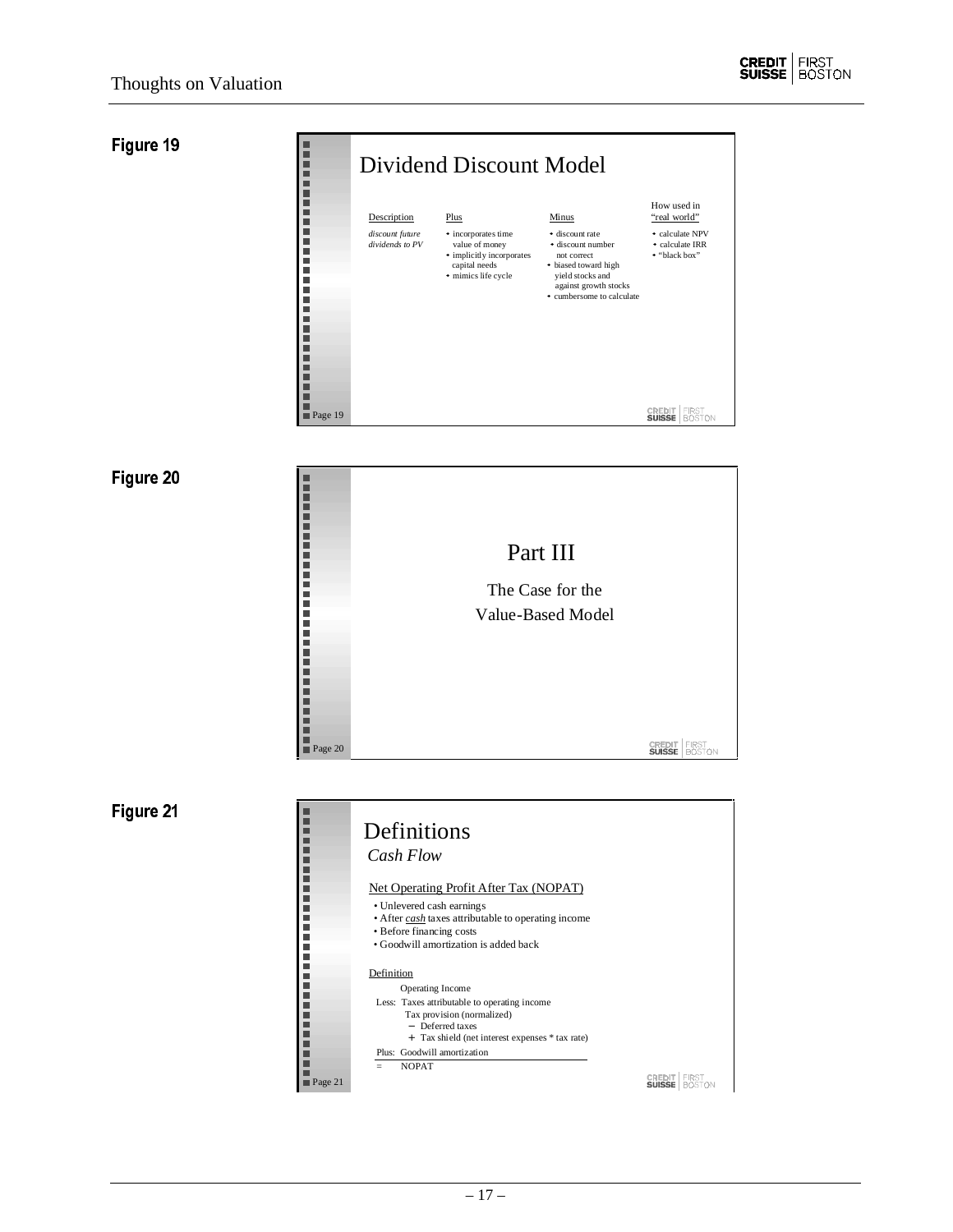|         | Definitions<br>Cash Flow                                                                                                                                                                                                |        |  |
|---------|-------------------------------------------------------------------------------------------------------------------------------------------------------------------------------------------------------------------------|--------|--|
|         | Investment in Future Growth (I)<br>• Investment required to generate future NOPAT<br>• "Fuel" of the business<br>• Key variable for understanding capital allocation<br>• Consider all value delivered in "investments" |        |  |
|         | Definition<br>$\Delta$ Operating working capital<br>Capital expenditures (net of depreciation)<br>Acquisitions (net of divestitures)                                                                                    |        |  |
| Page 22 |                                                                                                                                                                                                                         | SUISSE |  |

|         | Definitions<br>Cash Flow |     |                                                        |
|---------|--------------------------|-----|--------------------------------------------------------|
|         | <b>NOPAT</b>             |     | cash earnings                                          |
|         | Investment               | $=$ | investment in future growth                            |
|         | Free Cash Flow           |     | cash available for distribution<br>to all claimholders |
| Page 23 |                          |     | FIRST                                                  |

![](_page_17_Figure_6.jpeg)

![](_page_17_Figure_7.jpeg)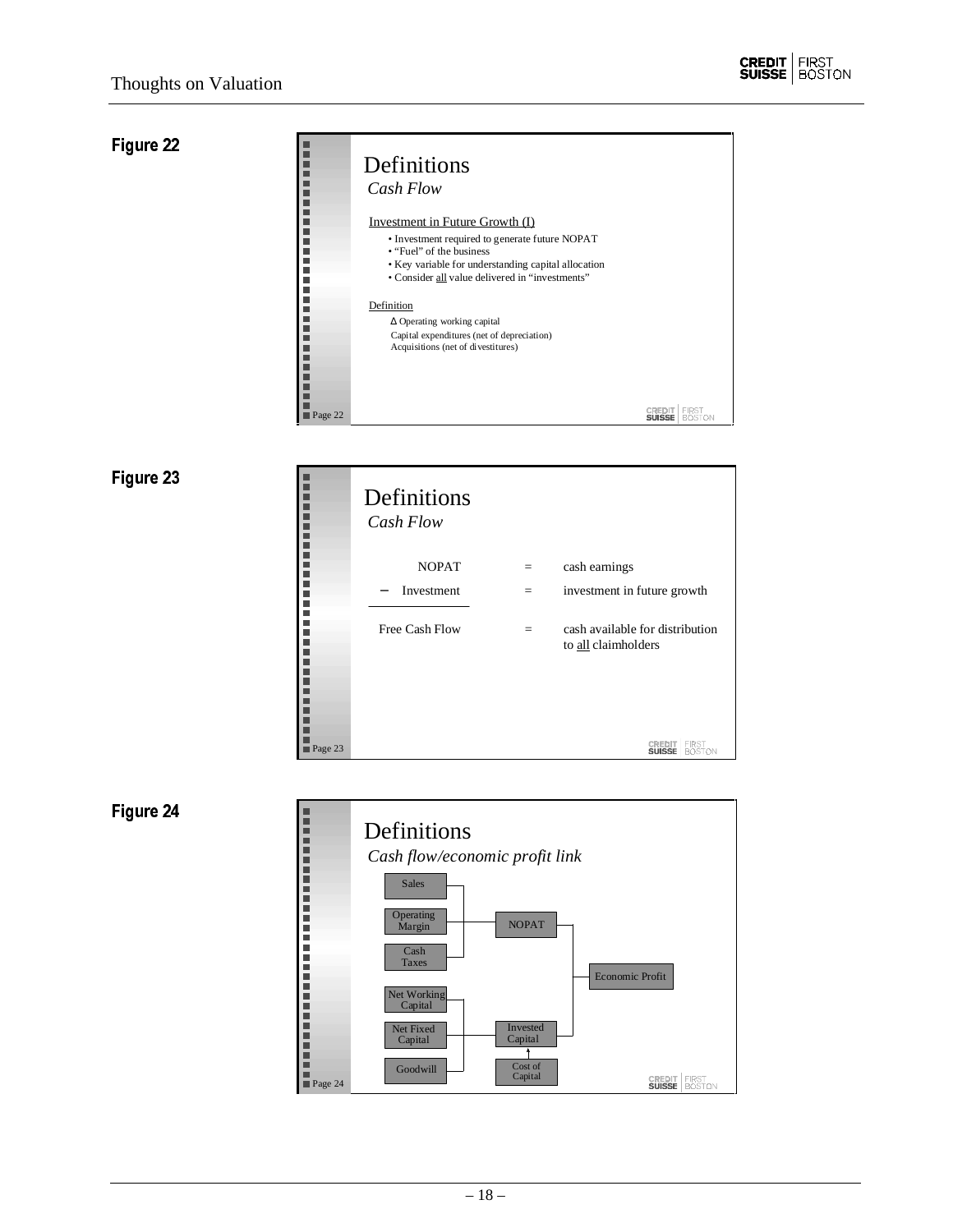![](_page_18_Picture_1.jpeg)

![](_page_18_Figure_2.jpeg)

![](_page_18_Figure_3.jpeg)

![](_page_18_Figure_5.jpeg)

![](_page_18_Figure_7.jpeg)